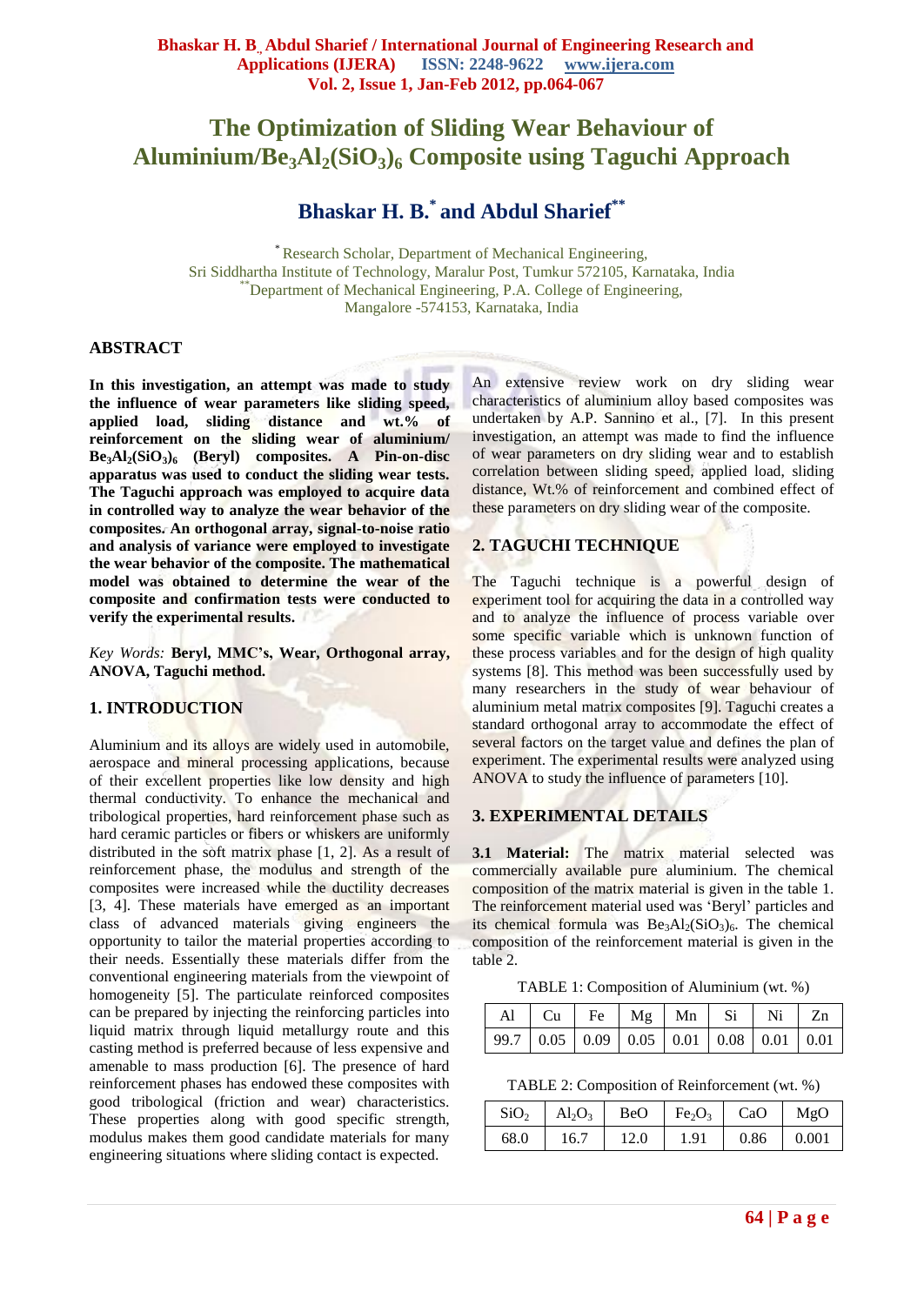#### **Bhaskar H. B., Abdul Sharief / International Journal of Engineering Research and Applications (IJERA) ISSN: 2248-9622 www.ijera.com Vol. 2, Issue 1, Jan-Feb 2012, pp.064-067**

**3.2 Preparation of the composite:** The Aluminium/  $Be<sub>3</sub>Al<sub>2</sub>(SiO<sub>3</sub>)<sub>6</sub>$  composites were fabricated by liquid metallurgy method by varying the reinforcement content from 2Wt.% to 6Wt.% in terms of 2 . This method is the most economical to fabricate composite materials. The matrix was first superheated to above its melting temperature and preheated reinforcement particles were added into molten metal. The molten metal was stirred for duration of 8 min using a mechanical stirrer and speed of the stirrer was maintained at 300 rpm. The melt at 750°C was poured into the preheated cast iron molds. The castings were tested to know the common casting defects using ultrasonic flaw detector.

**3.3 Testing of composites:** A pin-on-disc test apparatus was used to investigate the dry sliding wear characteristics of the composites. The wear specimens were machined to pin size of diameter 8 mm and height 30 mm and then polished. The initial weight of the specimen was measured in a single pan electronic weighing machine with a least count of 0.1mg. During the test the pin was pressed against the rotating counter part EN32 steel disc of hardness 60HRC by applying the load. After running through a fixed sliding distance, the specimens were removed, cleaned with acetone, dried and weighed to determine the weight loss due to wear. The differences in the weight measured before and after the test gives the weight loss due to wear of the specimen.

The each experiment was repeated thrice and mean response values were tabulated in table 4. The experiments were conducted as per the standard  $L_{27}$ orthogonal array. The wear parameters selected for the experiment were sliding speed in m/s, applied load in N, sliding distance in m and wt.% of reinforcement. The each parameter was assigned three levels which are shown in table 3.

| Table 3 Process parameters with their values at three |  |  |  |
|-------------------------------------------------------|--|--|--|
|                                                       |  |  |  |

| levels                         |          |       |                   |       |  |  |  |
|--------------------------------|----------|-------|-------------------|-------|--|--|--|
| <b>Factors</b>                 | units    | Level | <b>Level</b><br>2 | Level |  |  |  |
| Sliding speed (S)              | m/s      | 1.571 | 2.095             | 2.618 |  |  |  |
| Load(L)                        | N        | 29.43 | 39.24             | 49.05 |  |  |  |
| <b>Sliding distance</b><br>(D) | m        | 600   | 1200              | 1800  |  |  |  |
| Reinforcement<br>$\bf R)$      | $wt. \%$ |       |                   |       |  |  |  |

The standard  $L_{27}$  orthogonal array consists of 27 tests as shown in the table 4. The second column is assigned by sliding speed, third column was assigned by applied load, fourth column was assigned by sliding distance and fifth column was assigned by wt.% of reinforcement. The response studied was wear in terms of milligrams with the objective of 'Smaller is the better' type of quality characteristic.

|                         | Table: 4 Orthogonal array $(L_{27})$ of Taguchi for wear test and SN ratio's of composite material |       |                |                          |           |                     |  |  |
|-------------------------|----------------------------------------------------------------------------------------------------|-------|----------------|--------------------------|-----------|---------------------|--|--|
| L <sub>9</sub>          | <b>Sliding</b>                                                                                     | Load  | <b>Sliding</b> | Wt.% of                  | Wear of   | <b>SN</b> ratio for |  |  |
| <b>Test</b>             | speed S                                                                                            | L     | distance       | <b>Reinforcement</b>     | Composite | <b>Composite</b>    |  |  |
|                         | (m/s)                                                                                              | (N)   | D(m)           | content                  | (mg)      | material (db)       |  |  |
| 1                       | 1.571                                                                                              | 29.43 | 600            | $\overline{2}$           | 0.0059    | 44.5830             |  |  |
| $\overline{c}$          | 1.571                                                                                              | 29.43 | 1200           | $\overline{4}$           | 0.0093    | 40.6303             |  |  |
| $\overline{\mathbf{3}}$ | 1.571                                                                                              | 29.43 | 1800           | 6                        | 0.0116    | 38.7108             |  |  |
| $\overline{4}$          | 1.571                                                                                              | 39.24 | 600            | $\overline{\mathbf{4}}$  | 0.0096    | 40.3546             |  |  |
| 5                       | 1.571                                                                                              | 39.24 | 1200           | 6                        | 0.0126    | 37.9926             |  |  |
| 6                       | 1.571                                                                                              | 39.24 | 1800           | $\overline{2}$           | 0.0167    | 35.5457             |  |  |
| 7                       | 1.571                                                                                              | 49.05 | 600            | 6                        | 0.0098    | 40.1755             |  |  |
| $8\,$                   | 1.571                                                                                              | 49.05 | 1200           | $\overline{2}$           | 0.0159    | 35.9721             |  |  |
| 9                       | 1.571                                                                                              | 49.05 | 1800           | $\overline{4}$           | 0.0178    | 34.9916             |  |  |
| 10                      | 2.095                                                                                              | 29.43 | 600            | 4                        | 0.0101    | 39.9136             |  |  |
| 11                      | 2.095                                                                                              | 29.43 | 1200           | 6                        | 0.0120    | 38.4164             |  |  |
| 12                      | 2.095                                                                                              | 29.43 | 1800           | $\overline{c}$           | 0.0154    | 36.2496             |  |  |
| 13                      | 2.095                                                                                              | 39.24 | 600            | 6                        | 0.0106    | 39.4939             |  |  |
| 14                      | 2.095                                                                                              | 39.24 | 1200           | $\overline{c}$           | 0.0098    | 40.1755             |  |  |
| 15                      | 2.095                                                                                              | 39.24 | 1800           | 4                        | 0.0152    | 36.3631             |  |  |
| 16                      | 2.095                                                                                              | 49.05 | 600            | $\overline{c}$           | 0.0111    | 39.0935             |  |  |
| 17                      | 2.095                                                                                              | 49.05 | 1200           | $\overline{\mathcal{L}}$ | 0.0136    | 37.3292             |  |  |
| 18                      | 2.095                                                                                              | 49.05 | 1800           | 6                        | 0.0151    | 36.4205             |  |  |
| 19                      | 2.618                                                                                              | 29.43 | 600            | 6                        | 0.0096    | 40.3546             |  |  |
| 20                      | 2.618                                                                                              | 29.43 | 1200           | $\overline{c}$           | 0.0169    | 35.4423             |  |  |
| 21                      | 2.618                                                                                              | 29.43 | 1800           | 4                        | 0.0153    | 36.3062             |  |  |
| 22                      | 2.618                                                                                              | 39.24 | 600            | $\overline{c}$           | 0.0099    | 40.0873             |  |  |
| 23                      | 2.618                                                                                              | 39.24 | 1200           | $\overline{\mathcal{L}}$ | 0.0143    | 36.8933             |  |  |
| 24                      | 2.618                                                                                              | 39.24 | 1800           | 6                        | 0.0134    | 37.4579             |  |  |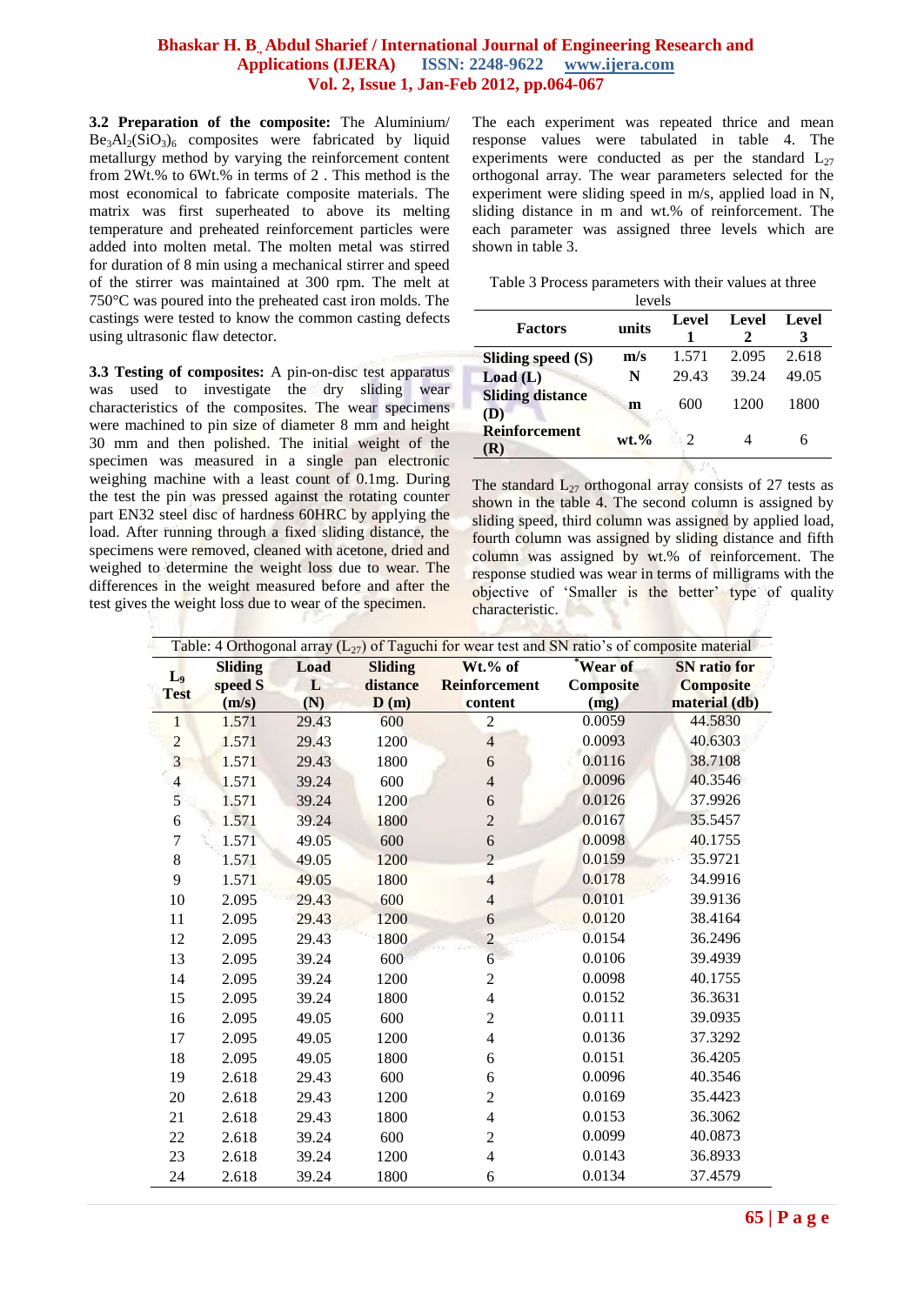#### **Bhaskar H. B., Abdul Sharief / International Journal of Engineering Research and Applications (IJERA) ISSN: 2248-9622 www.ijera.com Vol. 2, Issue 1, Jan-Feb 2012, pp.064-067**

| 25 | 2.618 | 49.05 | 600 | 0.0161 | 35.8635 |
|----|-------|-------|-----|--------|---------|
| 26 | 2.618 | 49.05 | 200 | 0.0156 | 36.1375 |
| 27 | 2.618 | 49.05 | 800 | 0.0279 | 31.0879 |

\* Wear of the composite materials is in terms of weight loss.

#### **4. RESULTS AND DISCUSSION**

**4.1 S/N Ratio Analysis:** The influence of control parameters such as sliding speed (S), applied load (L), sliding distance (D) and wt.% of reinforcement content (R) on wear of composite materials were evaluated using S/N ratio response analysis. Process parameter settings with the highest S/N ratio will always yield the optimum quality with minimum variance [11]. The sliding wear quality characteristic selected was "Smaller is the better type". The S/N ratio response was analyzed using the equation (1) for all 27 tests.



**4.2 Analysis of Variance:** The purpose of analysis of variance (ANOVA) is to investigate the percentage contribution of variance over the response parameter and to find the influence of wear parameters. The ANOVA is also needed for estimating the error of variance and variance of the prediction error. This analysis was carried out for a level of significance of 5% (i.e., the level of confidence 95%). The table 5 shows analysis of variance for S/N ratios of the composite material.

Table: 5 Analysis of Variance results for SN ratio of composite material

| Source | DF             | Seq SS  | Adj SS | Adj MS | $\mathbf{F}$ | Percentage<br>contribution |
|--------|----------------|---------|--------|--------|--------------|----------------------------|
| S      | $\overline{2}$ | 22.032  | 22.032 | 11.016 | 9.75         | 11.81                      |
| L      | $\overline{2}$ | 33.034  | 33.034 | 16.517 | 14.63        | 19.03                      |
| D      | 2              | 75.656  | 75.656 | 37.828 | 33.50        | 42.11                      |
| R      | $\overline{2}$ | 8.385   | 8.385  | 4.1925 | 3.71         | 4.1                        |
| $S^*L$ | $\overline{4}$ | 6.599   | 6.599  | 1.65   | 1.46         | 3.1                        |
| $S^*D$ | $\overline{4}$ | 13.182  | 13.182 | 3.393  | 3.01         | 6.82                       |
| $S^*R$ | $\overline{4}$ | 6.720   | 6.720  | 1.68   | 1.49         | 3.1                        |
| $L^*D$ | $\overline{4}$ | 9.616   | 9.616  | 4.808  | 2.56         | 4.81                       |
| Error  | 35             | 6.776   | 6.776  | 1.129  |              | 5.11                       |
| Total  | 53             | 176.967 |        |        |              | 100                        |
|        |                |         |        |        |              |                            |

Form the table 5, it is observed that the sliding speed, applied load, sliding distance and wt.% of reinforcement have the influence on wear of composite material. The last column of the table 5 indicates the percentage contribution of each factor on the total variation indicating their degree of influence on the result. The interaction between the above factors does not have significant influence on the wear of the composite material. It is observed from the ANOVA table that the speed (11.81%), applied load (19.03%), sliding distance (42.11%) have great influence on the wear**.** The effect of the reinforcement content in the matrix was influencing minimum (4.1%), which indicates that there was appreciable increase in the wear resistance by increasing the reinforcement content. However, the interaction between speed and applied load (3.1%), speed and sliding distance (6.82%), speed and reinforcement (3.1%) and Load and sliding distance (4.81%). The pooled error associated in the ANOVA table was approximately about 5.11%. This approach gives the variation of means and variance to absolute values considered in the experiment and not the unit value of the variable.

**4.3 Multiple Linear Regression Model:** A multiple linear regression analysis attempts to model the relationship between two or more predictor variables and a response variable by fitting a linear equation to the observed data [12]. In order to establish the correlation between the wear parameters: sliding speed, applied load, sliding distance and the wear. The multiple linear regression model was used [13].

The regression equation for composite material W  $_{Composite} = -0.00548 + 0.00316 S + 0.000208 L +$ 0.000005 D - 0.000533 R ………….. (2)

**4.4 Confirmation Test:** The confirmation test was performed for composite material by selecting the set of parameters as shown in table 6. The table 7 shows the results obtained using regression equation (Equation (2)) and the experimental results. Both the results were compared and observed that the calculated error varies from 5.43% to 9.84%. The mathematical model obtained from the multiple linear regression models evaluates the wear of the composite materials with reasonable degree of approximation.